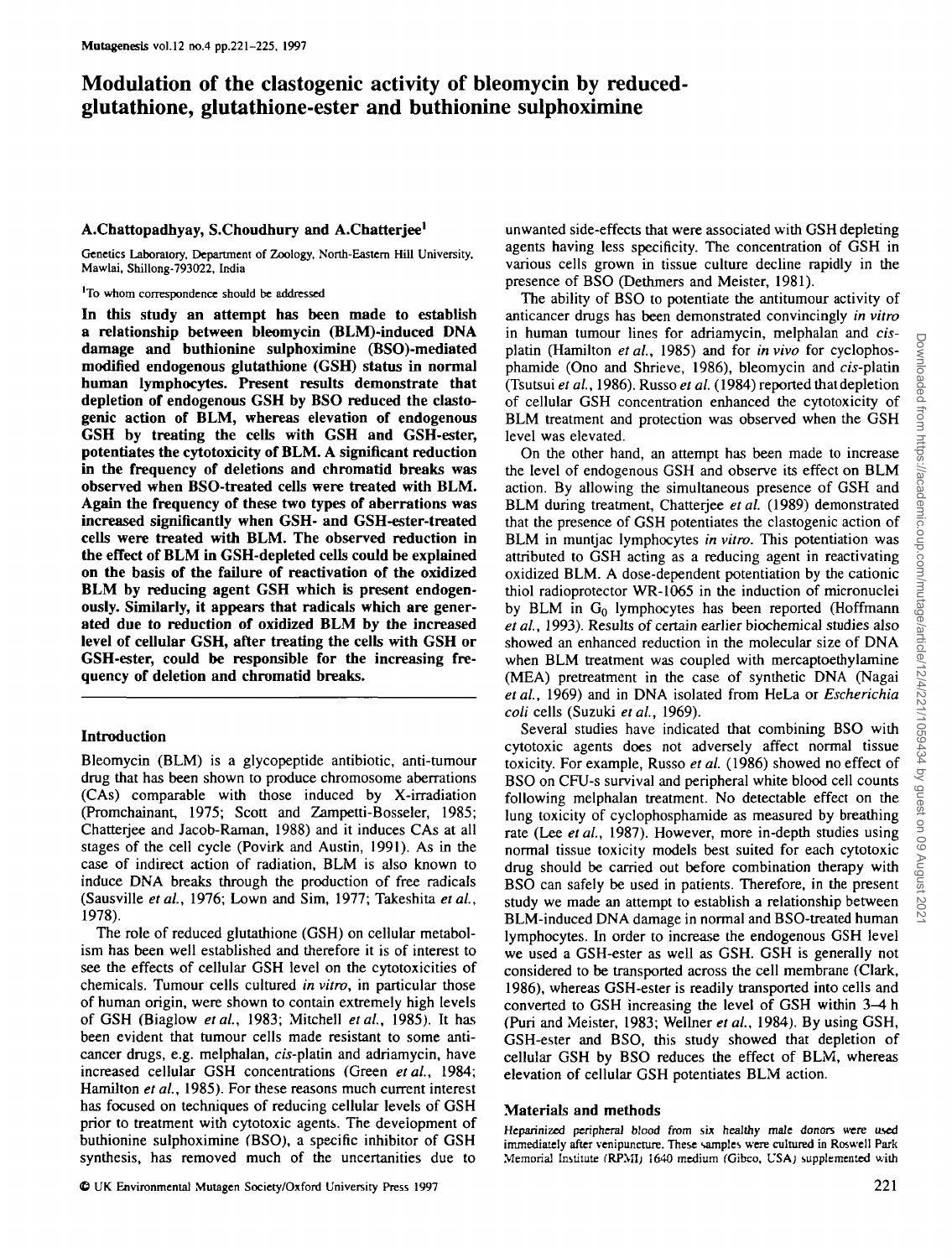

**Fig.** 1. The frequency of chromatid breaks, deletions and aberrant metaphases in BLM and BSO + BLM treated sample. Mean ± SEM are indicated in all cases.

10% heat-inactivated fetal calf serum (Biological Industries Ltd, Israel) following phytohaemagglutinin (PHA; Gibco) stimulation and incubated at  $37^{\circ}$ C To obtain differential sister chromatid staining, 5  $\mu$ g/ml 5-bromodeoxyundine (BrdU, Sigma, St Louis, MO, USA) was added to the cultures at the time of initiation. Cells were harvested at 48 h and colcemid (0.1 ug/ml) was added 2 h prior to that

### *Bleomycin, GSH, GSH-tster and BSO-treatment*

Commercially-available bleomycin (Bleocin; Nippon Kayaku, Japan) was hydrated with sterilized tnple-distilled water, from which a fresh working solution of 100 µg/ml was prepared by addition of RPMI 1640 (pH 6.8) just prior to each use, and given to cells to make a final concentrauon of 15, 45 and 60 µg/ml. Buthionine sulphoximine (BSO, Sigma, USA) was dissolved in phosphate buffer solution (pH 7.4) and I and 5 mM BSO were added into the 1 ml aliquot of whole blood for 3 h and then BLM was added

In a separate set of experiments GSH and GSH-ester were used. Three hours before BLM treatment, the amount of reduced-glutathione (GSH; Sigma) and glutathione-ester (Sigma) required to make a final concentration of 10 mM for the volume of the blood sample to be treated were weighed out, dissolved in 0.2 ml of medium and mixed well with blood and incubated at 37°C. There were three experiments in this set where the concentration of BLM was 40 and 60 ug/ml In another set of experiments with a different blood donor, 15 mM GSH was added 45 min after 40 µg/ml BLM treatment In all these cases, BLM, GSH + BLM and GSH-ester  $+$  BLM, the treated samples were washed twice with pre-warmed medium at the end of 2 h BLM treatment.

Chromosome preparations were made from hypotonically (KCI, 0.075 M) shocked cells fixed in 1:3 aceto-methanol. Differential sister chromaud staining was carried out by the method of Goto *et al.* (1975). Slides were coded and CAs were scored as dicentric. ring, deletion (both terminal and interstitial) and chromatid break. Though it is hard to distinguish precisely between terminal and interstitial deletions, however, we considered the deletions which are double minute-like (smaller than the diameter of the chromatids) as interstitial and the rest of the fragments as terminal. Translocation were not scored since reciprocal translocation cannot be distinguished without Gbanding. Metaphases were categorized as in first, second and subsequent division cycles based on their differential staining patterns and aberrations were scored only from first cycle metaphases  $(M_1)$  only

#### *Statistical analysis*

Data were analysed using the  $2\times 2$  contingency test for the frequency of aberrant metaphases. In order to see the statistical significance of the differences between the BLM and BSO + BLM groups for the frequency of deletions or chromatid breaks, a simple  $\chi^2$  test (3×2 tables) was used. The actual observed data were used during statistical analysis. The mean aberration data along with SEM were plotted by using Microccal Origin implemented on a Toshiba T2I00 computer

## **Results**

BLM-induced CAs in normal lymphocytes were studied in human peripheral blood lymphocytes as positive control to BSO-treated lymphocytes in each experiment and their results are presented individually in Table I. Negative control data were shown in two experiments. Contrary to the anticipated sensitizing effect of GSH-depletion by BSO. a significant reduction in the frequency of deletions and chromatid breaks was observed in most of the experiments except experiment

222

no. 3 where BSO was unable to reduce the frequency of CAs induced by 45 and 60  $\mu$ g/ml BLM.

Though the frequency of aberrations was observed to vary from sample to sample, the frequency of CAs induced by BLM in BSO-treated samples clearly showed that the frequency of deletions and chromatid breaks was considerably reduced. The category of deletions and chromatid breaks showed the most prominent reduction. Both 1 and 5 mM BSO showed an appreciable reduction in the frequency of BLM-induced CAs. However, 5 mM showed a slightly better degree of reduction than 1 mM BSO-treatment. The frequency of aberrant metaphases was also reduced considerably. From the individual sample data it was clear that the frequency of exchanges did not show any significant reduction. In fact there was insufficient induction of exchanges by BLM in this experiment. The mean frequency of deletions, chromatid breaks and aberrant metaphases induced by BLM in BSO-treated and untreated samples were plotted and are shown in Figure 1.

Table II represents data of individual experiment where GSH was added 45 min after BLM addition (section A) and in section B, GSH or GSH-ester was added 3 h before BLM treatment. In both experiments of section A a significant enhancement in the frequency of deletions and chromatid breaks has been observed. In section B, GSH-ester showed a better degree of potentiation than GSH with respect to the frequency of BLM-induced CAs. Considerable enhancement in the frequency of deletions and chromatid breaks was observed when GSH was added 45 min after or when GSHester was added 3 h before BLM treatment. In both GSH and GSH-ester treated samples a good number of interstitial deletions was observed which was extremely low in number only in the BLM-treated sample. From the data it is clear that GSH or GSH-ester mediated potentiation has not occurred for the frequency of exchanges.

It may be noted that BSO (5 mM; Table I) and GSH or GSH-ester treatment alone (Table II) did not induce any type of CAs since no change was observed from the frequency of spontaneous aberrations.

# Discussion

It has been shown previously that, like ionizing radiation, BLM can induce CAs (Ohara and Kadotani, 1970; Vig and Lewis. 1978) and the cellular target for CAs induction by BLM is DNA (Evans, 1977). At equal levels of deletions and rearrangements induced by 40  $\mu$ g/ml BLM and 2 Gy X-rays in muntjac lymphocytes the frequency of aberrant metaphases and the delay in cell cycle kinetics are less in BLM-treated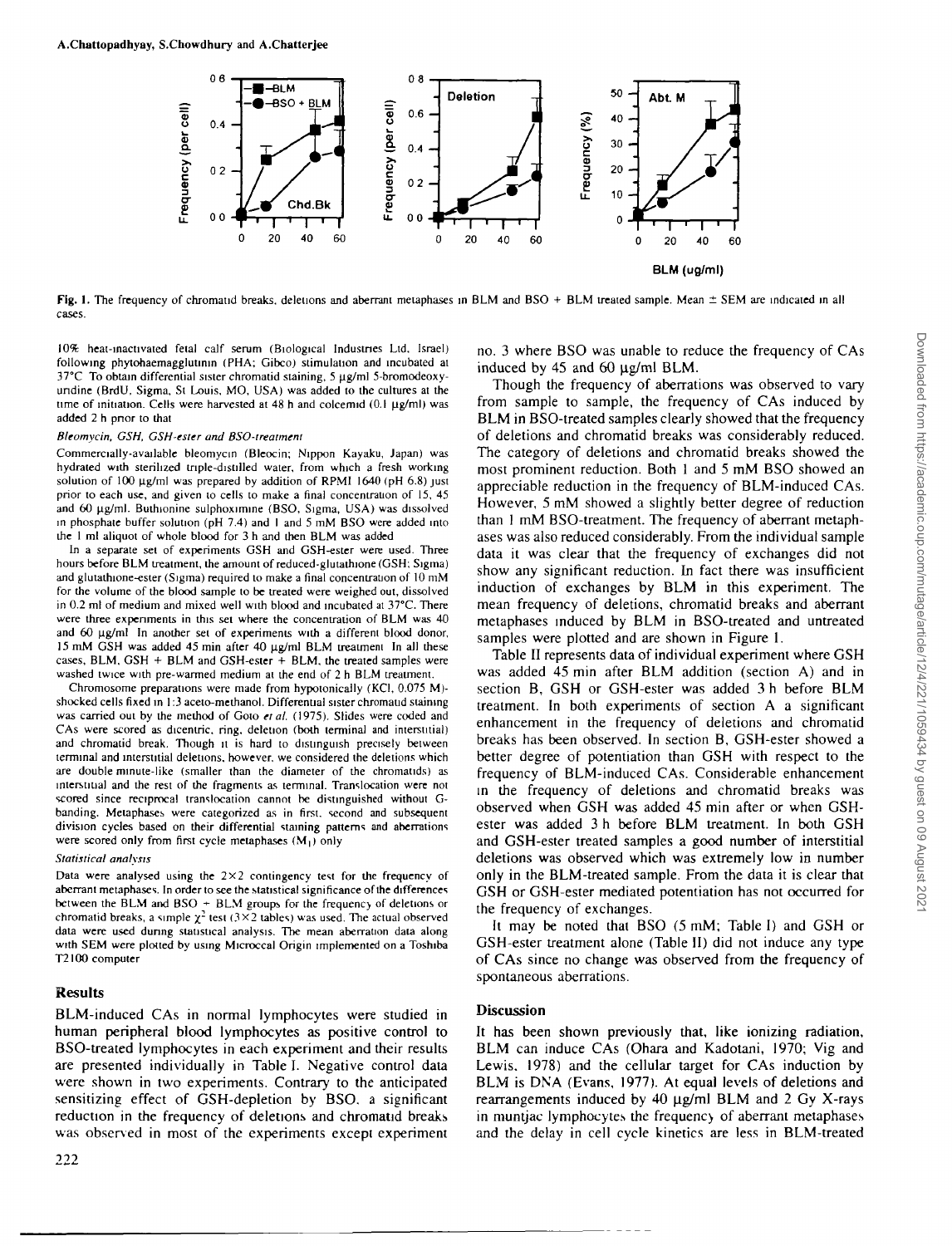| <b>BLM</b>   | <b>BSO</b> | Abt. M.         | TM  | Aberrations/cell      |                   |                   |                  |  |  |  |
|--------------|------------|-----------------|-----|-----------------------|-------------------|-------------------|------------------|--|--|--|
| $(\mu g/ml)$ | (mM)       | $($ %)          |     | Exchange <sup>3</sup> | Deletion          | Chd.bk            | Expt no.         |  |  |  |
| $\bf{0}$     | 0          | 02              | 101 | 0                     | 0.01              | 0.00              | $\mathbf{1}$     |  |  |  |
| 0            | 5          | 03              | 113 | 0                     | 0.01              | 0.02              |                  |  |  |  |
| 15           | $\bf{0}$   | 13              | 145 | 0.01                  | 0.04              | 0.12              |                  |  |  |  |
|              |            | 17              | 070 | 0.00                  | 0.14              | 0.14              |                  |  |  |  |
|              | 5          | 03 <sup>b</sup> | 113 | 0.00                  | 0.02              | 0.02 <sup>c</sup> |                  |  |  |  |
| 45           | $\bf{0}$   | 30              | 147 | 0                     | 0.01              | 0.00              | $\boldsymbol{2}$ |  |  |  |
|              | 5          | 06 <sup>d</sup> | 098 | 0.07                  | 0.18              | 0.26 <sup>c</sup> |                  |  |  |  |
| 0            | $\bf{0}$   | 02              | 102 | $\mathbf{0}$          | 0.01              | 0.02              |                  |  |  |  |
| $\bf{0}$     | 5          | 02              | 110 | 0.00                  | 0.16              | 0.02              |                  |  |  |  |
| 15           | $\bf{0}$   | 22              | 124 | 0.04                  | 0.08              | 0.32              |                  |  |  |  |
|              | 1          | 14              | 205 | 0.01                  | 0.10              | 0.08 <sup>c</sup> |                  |  |  |  |
|              | 5          | 10 <sup>b</sup> | 227 | 0.01                  | 0.04              | 0.09 <sup>c</sup> |                  |  |  |  |
| 45           | 0          | 37              | 128 | 0.04                  | 0.33              | 0.44              |                  |  |  |  |
|              |            | 09 <sub>p</sub> | 066 | 0.00                  | 0.06 <sup>c</sup> | 0.26 <sup>c</sup> |                  |  |  |  |
|              | 5          | 11 <sup>b</sup> | 184 | 001                   | 0.08 <sup>c</sup> | 0.16 <sup>c</sup> |                  |  |  |  |
| 15           | 0          | 08              | 072 | 0.01                  | 0.15              | 0.32              | 3                |  |  |  |
|              | 5          | 07              | 070 | 0.06                  | 0.11              | 0.03 <sup>c</sup> |                  |  |  |  |
| 45           | 0          | 22              | 128 | 0.01                  | 0.11              | 0.20              |                  |  |  |  |
|              |            | 30              | 150 | 0.03                  | 0.29              | 0.23              |                  |  |  |  |
|              | 5          | 24              | 053 | 0.04                  | 0.19              | 0.38              |                  |  |  |  |
| 60           | $\bf{0}$   | Not responded   |     |                       |                   |                   |                  |  |  |  |
|              |            | 28              | 178 | 0.04                  | 0.12              | 0.30              |                  |  |  |  |
|              | 5          | 25              | 197 | 0.04                  | 0.15              | 0.45              |                  |  |  |  |
| 45           | $\bf{0}$   | 54              | 084 | 0.25                  | 0.39              | 0.50              | 4                |  |  |  |
|              | 5          | 36 <sup>b</sup> | 099 | 0.03                  | 0.24 <sup>c</sup> | 0.42              |                  |  |  |  |
| 60           | $\bf{0}$   | 63              | 123 | 0.13                  | 0.52              | 0.76              |                  |  |  |  |
|              | 5          | 48 <sup>b</sup> | 118 | 0.15                  | 0.38 <sup>c</sup> | 0.44 <sup>c</sup> |                  |  |  |  |
| 60           | $\bf{0}$   | 39              | 179 | 0.12                  | 0.82              | 0.29              | 5                |  |  |  |
|              |            | 39              | 142 | 0.05                  | 0.46 <sup>c</sup> | 0.41              |                  |  |  |  |
|              | 5          | 35              | 106 | 0.09                  | 0.37 <sup>c</sup> | 0.20              |                  |  |  |  |
| 60           | $\pmb{0}$  | 29              | 150 | 0.03                  | 0.43              | 0.20              | 6                |  |  |  |
|              | 5          | 14 <sup>c</sup> | 055 | 0.04                  | 0.09 <sup>c</sup> | 0.07              |                  |  |  |  |

Abt. M., aberrant metaphase; TM, total metaphase.

'Dicentric + ring.

 $bP < 0.01$  (2×2 contingency  $\chi^2$  test).

 $c_P < 0.001$  ( $\chi^2$  test,  $df = 2$ ).

 $\alpha^d P < 0.001$  (2×2 contingency  $\chi^2$  test).

 $c_P < 0.05$  (2×2 contingency  $\chi^2$  test).

cultures than in the irradiated one (Chatterjee and Jacob-Raman, 1988). As outlined in the Introduction, this study was carried out to check the effect of endogenous GSH depletion by BSO on the DNA-damaging ability of BLM in normal cells. Using cell survival as a parameter, Russo *etal.* (1984) reported that depletion of cellular GSH enhanced the cytotoxicity of BLM treatment and protection was observed when the level of GSH was elevated in tumour cell lines. However, there have been no studies on the effect of BSO-mediated GSH-depletion on the clastogenic action of BLM with respect to CAs in normal cells.

The present results showed that BSO depletion of cellular GSH by reduces the effect of BLM with respect to CA induction. Therefore, endogenous GSH whose depletion could sensitize the cells against radiation-induced damage (Bump *etal,* 1982; Clark *etal,* 1984), may not be effective in sensitizing the cells against damage induced by radiomimetic drugs such as BLM. The reducing effect of BLM-induced CAs with regard to GSH depletion by BSO observed in the present study was associated with a significant reduction in the frequency of chromatid breaks, deletions and aberrant metaphases. Thus it appears that BSO-mediated GSH depletion reduces the number of induced strand breaks and thereby reduces the frequency of both types of aberrations.

In contrast to GSH-depletion by BSO, when an attempt was made to increase the endogenous level of GSH by treating the lymphocytes either with GSH or GSH-ester, potentiation of BLM action was observed. This is in agreement with the reported effect of GSH and cysteine in muntjac lymphocytes where the frequency of CAs are enhanced significantly (Chatterjee *etal,* 1989; Chatterjee and Jacob-Raman, 1993).

However, in the present study, potentiation of BLM action was more pronounced in cultures with GSH-ester than with GSH when both were added 3 h before BLM treatment. It is worth noting that GSH added 45 min after BLM addition potentiated BLM action more significantly than GSH added 3 h before BLM treatment. This is in support of the earlier observation in muntjac lymphocytes, where a higher degree of potentiation of BLM action was observed when GSH was added 30 min after rather than 30 min before BLM treatment (Chatterjee *et al,* 1989). Since GSH is not generally considered to be transported across the cell membrane (Clark, 1986), GSH-ester was used in this study which is readily transported into cells and converted to GSH thereby increasing the level of GSH within 3-4 h (Wellner et al., 1984). Thus, for a true comparison we treated the cells with 10 mM GSH and GSHester for 3 h before BLM addition. It may be that very little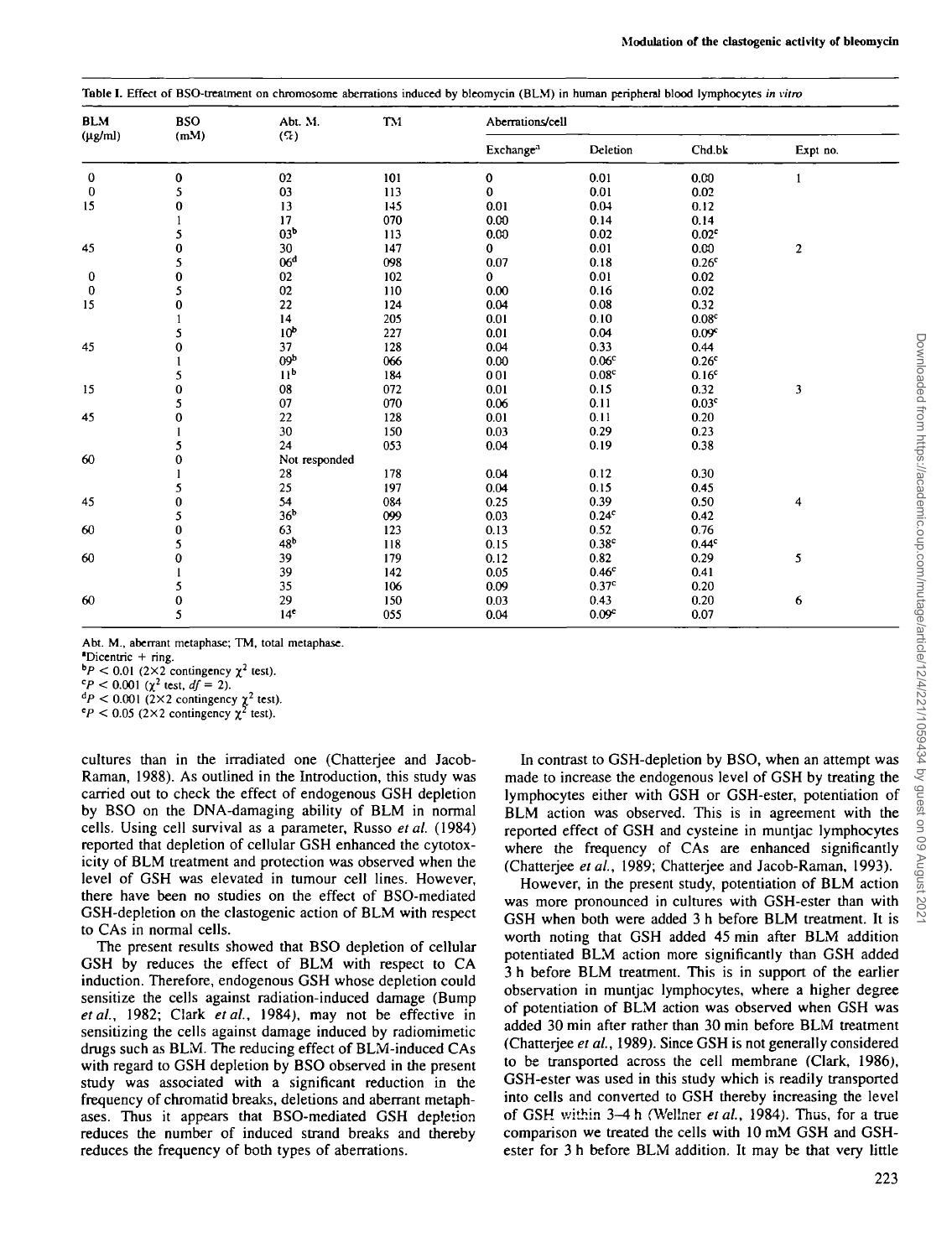| Experimental                | Abt. M            | <b>TM</b> | Aberrations/cell      |                   |                   |  |
|-----------------------------|-------------------|-----------|-----------------------|-------------------|-------------------|--|
| conditions                  | (9 <sub>b</sub> ) |           | Exchange <sup>1</sup> | Deletion          | Chd.bk.           |  |
| Section A                   |                   |           |                       |                   |                   |  |
| Untreated                   | 02                | 96        | $\bf{0}$              | 0.02              | 0.01              |  |
| $GSH$ (15 mM)               | 03                | 112       | $\bf{0}$              | 0.02              | 0.02              |  |
| <b>BLM</b> (40)             | 52                | 177       | 0 0 3                 | 0.28              | 0.78              |  |
| $BLM + GSH$                 | 71 <sup>b</sup>   | 114       | 0 0 3                 | 0.50 <sup>c</sup> | 1.00 <sup>d</sup> |  |
| Untreated                   | 02                | 114       | $\bf{0}$              | 0.02              | $\overline{0}$    |  |
| $GSH$ (15 mM)               | 03                | 135       | $\bf{0}$              | 0.01              | 003               |  |
| <b>BLM</b> (40)             | 41                | 205       | 0.02                  | 013               | 0.55              |  |
| $BLM + GSH$                 | 39                | 141       | 0.02                  | 0.23 <sup>c</sup> | 0.65 <sup>c</sup> |  |
| <b>Section B</b>            |                   |           |                       |                   |                   |  |
| GSH-ester (10 mM)           | 02                | 140       | $\bf{0}$              | 0.01              | 0.02              |  |
| <b>BLM</b> (40)             | 29                | 150       | 0.03                  | 0.43              | 0.20              |  |
| $GSH (10 \text{ mM}) + BLM$ | 29                | 076       | 0.06                  | 0.10              | 0.46 <sup>d</sup> |  |
| GSH-ester + BLM             | 36                | 072       | 0.06                  | 0.38              | 0.47 <sup>d</sup> |  |
| GSH-ester (10 mM)           | 03                | 105       | $\mathbf{0}$          | 001               | 0.03              |  |
| <b>BLM</b> (40)             | 21                | 107       | 0.02                  | 0.14              | 008               |  |
| $GSH (10 mM) + BLM$         | 29                | 161       | 0.09                  | 0.16              | 0.47 <sup>d</sup> |  |
| GSH-ester + BLM             | 45 <sup>b</sup>   | 244       | 0.02                  | 0.52 <sup>d</sup> | 0.75 <sup>d</sup> |  |
| <b>BLM</b> (60)             | 63                | 123       | 013                   | 0.52              | 0.76              |  |
| $GSH$ (10 mM) + BLM         | 62                | 087       | 015                   | 0.66 <sup>c</sup> | 0.66              |  |
| GSH-ester + BLM             | 58                | 081       | 0.17                  | 0.68 <sup>c</sup> | 083               |  |

Abt. M., aberrant metaphase; TM, total metaphase.

Section A GSH was added 45 min after BLM treatment; Section B GSH or GSH-ester was added 3 h before BLM treatment

 $*$ Dicentrics  $+$  rings

 $\beta P \leq 0.01$  (2×2 contingency  $\chi^2$  test).

 ${}^{CP}$  < 0.05 ( $\chi^2$  test, *df* = 2)<br>  ${}^{d}P$  < 0.001 ( $\chi^2$  test, *df* = 2)

GSH is left in the reduced form in the cell after 3 h pretreatment with GSH and therefore the potentiating effect is much less.

In order to explain how GSH depletion reduces BLM action, one has to consider the mechanism of BLM action itself. It is known that BLM requires a metal ion cofactor for its activity and is capable of binding with Fe(II) to yield an oxygensensitive complex Fe(II).BLM (Sausville et al., 1976). The oxidation of this complex to Fe(III).BLM yields a radical which is responsible for DNA damage. The presence of reducing agents such as MEA and dithiothreitol enhance the breakage of DNA by BLM (Suzuki *etal.* 1969; Umezawa *etai,* 1973) by reducing the Fe(IU).BLM to Fe(II).BLM; the mechanism allows multiple radical production from a single iron BLM. Therefore, the reducing effect of BLM on CAs in GSH-depleted cells observed in the present study could be explained on the basis of the failure of reactivation of the oxidized BLM by the reducing agent GSH which is present endogenously. Similarly it appears that the radicals generated due to reduction of Fe(III).BLM to Fe(II).BLM by increased levels of endogenous GSH, after treating the cells by GSH and GSH-ester, might be responsible for the increased frequency of deletions and chromatid breaks.

GSH-ester- and GSH-mediated potentiation was more pronounced in the production of deletions and chromatid breaks and similarly BSO-mediated reduction was also effective in these two types of aberrations. It is also of interest to note that there was a significant increase in interstitial-type deletions in GSH-ester- and GSH-treated samples in the present study which is also in support of the earlier observation in muntjac lymphocytes (Chatterjee *etal..* 1989). If it is truly interstitial

in nature, this indicates that the BLM molecule bound to the DNA helix causes strand scissions at physically close points. This could be a reflection of the biphasic action of BLM in the presence of a reducing agent which has been discussed earlier. The frequency of exchanges induced by BLM was not influenced either by GSH or GSH-ester or by BSO treatment. We consider this to be due to the intrinsically lower production of exchanges by BLM in human peripheral lymphocytes. There are reports regarding the absence of dicentrics, rings and triradials (Promchainant, 1975) or very few dicentrics (Bornstein *et ai,* 1971) in human lymphocytes after treatment with BLM for 24 h before harvesting. However, it is interesting to note that in spite of considerable increase in BLM-induced DNA strand breaks in GSH-ester and GSH-treated sample, the frequency of exchanges did not increase at all. This is not the case for muntjac lymphocytes where the frequency of exchanges was increased significantly (Chatterjee *et ai,* 1989). Therefore, what appears apparently as a case of differential pattern of sensitization in human or in muntjac may be the only an expression of the intrinsic features of the test systems themselves.

There is interest in using thiol compounds such as WR-1065 or WR-2721 to minimize damage to non-target tissues in cancer chemotherapy and radiotherapy (Glover *et ai,* 1988; Yuhas et al. 1980). Although GSH and WR-1065 may provide protection against some cytotoxic drugs (Berrigan *et ai,* 1982; Wolf *etai.* 1987; Glover *etal.* 1988). they enhance the clastogenicity of BLM in Go lymphocytes (Chatterjee *et ai* 1989; Littlefield and Hoffmann. 1993). Enhancement of damage in non-target tissues may pose a risk if thiol compounds